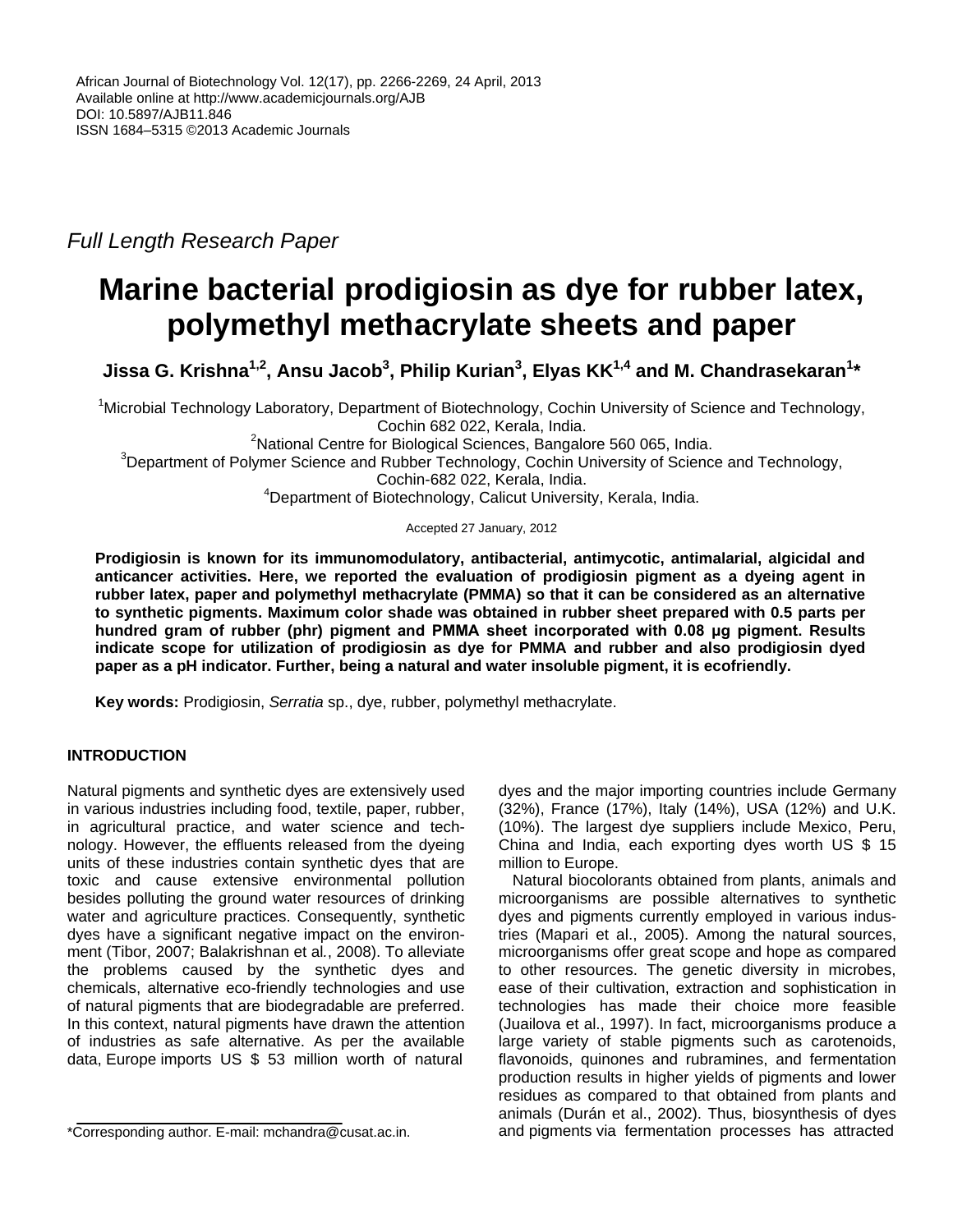more attention in recent years (Durán et al., 2002; Hobson and Wales, 1998). It may be also noted that prodigiosin is known to have several biological activities such as immunomodulatory, antibacterial, antimycotic, antimalarial (Lazaro et al., 2002; Pandey et al., 2003), anticancer (Montaner and Perez-Tomas, 2001) and algicidal activities (Kim et al., 2007).

Currently, synthetic dyes are used to impart color for rubber products. Polymethyl methacrylate (PMMA) is a transparent thermoplastic, often used as a light or shatter-resistant alternative to glass. These sheets are also given different color shades. Similarly, papers with different colour shades are manufactured. In all these three products, use of prodigiosin as a natural dye has not been reported so far to the best of our knowledge. In this context, we report here the prospects of using prodigiosin, produced by *Serratia* sp. BTWJ8 isolated from marine sediment, as dye for imparting different shades of color to rubber latex, polymethyl methacrylate sheets and paper.

#### **MATERIALS AND METHODS**

#### **Purification and characterization of the pigment**

The pigment produced by *Serratia* sp. BTWJ8 was purified and characterized as described previously (Jissa et al., 2011). The purified pigment was used for the following application studies:

#### **Dyeing of rubber latex**

The colouring dye was prepared by ball milling using the compounding ingredients as mentioned below: Natural rubber latex (60% dry rubber content) 100 (phr), sulphur (50%) 1.5 phr, ZnO (50%) 0.9 phr, accelerator (50%) 0.7 phr, and antioxidant (50%) 0.5 phr. The compounding ingredients were then subjected to sonication for 30 min to make homogenous pigment dispersion. Using this pigment dispersion, four different concentrations viz: 0.0, 0.16, 0.3 and 0.5 phr namely 1, 2, 3 and 4 respectively were prepared to obtain varied color shades. The mixes were then casted onto Petri plates to make required rubber sheets, and kept for 24 h at room temperature (RT) (28  $\pm$  2°C). The rubber sheets with 1 mm thickness were incubated at 70°C for 2 h in hot air oven for proper vulcanization of the rubber. Mix 1 was used as the control.

#### **Dyeing of polymethyl methacrylate sheet**

Bacterial pigment in methanol (40 µg/L) was used as the stock solution for imparting colour onto the polymethyl methacrylate sheets prepared using 10% solution of PMMA in chloroform. Towards imparting varied colour shades, four different concentrations of bacterial pigment dispersion viz: 250 μl (0.01 μg; w/v), 500 μl (0.02 μg; w/v), 1 ml (0.04 μg; w/v) and 2 ml (0.08 μg; w/v) were added to PMMA solution from the stock solution separately, mixed well, poured into a watch glass, and kept for 3 h at RT (28  $\pm$  2°C). The watch glasses were covered with a glass plate in order to prevent air contact.

#### **Dyeing of paper**

Eight types of paper with different qualities like 'art paper', 'JK paper', 'sunlight', '6.9 SPB', '7.8 SPB', '11 Kg JK', '21.3 Kg JK' and '18.6 Kg SPB' commercially available in the market were selected and used in the present study. All the paper materials were cut into equal size of 2  $cm<sup>2</sup>$ . Bacterial pigment in methanol (40  $\mu$ g/L) was used as the stock solution. An aliquot of 200 µl (0.008 μg; w/v) of the stock solution was applied on to the different paper materials on a warm surface and allowed to dry at RT for 15 min to impart colour. Paper material without pigment was kept as the control. After dyeing, acidic (pH 2.0), neutral (pH 7.0) and alkaline (pH 10.0) solutions were spotted over all the paper materials to evaluate the dyed paper as probable pH indicators.

### **RESULTS AND DISCUSSION**

Synthetic dyes made from nonrenewable sources such as fossil fuels are used extensively in the textile, rubber, paper and plastic industries and the industrial effluents loaded with these dyes has created alarming situation with respect to environmental health. Wastewater from printing and dyeing units is often rich in color, containing residues of reactive dyes and chemicals. The toxic effects of dyestuffs and other organic compounds, as well as acidic and alkaline contaminants in these dye effluents reach a stage where they are not treated effectively before their disposal into environment. Considering the ill effects of synthetic dyes on human beings and ecosystem, Germany banned the use of numerous specific azo-dyes for their manufacturing and applications and most of the countries brought effective laws and regulations related to the customer health and safety and protection of eco-system (Nimkar and Bhajekar, 2006; Premi, 1996). The present trend of work culture, safety and eco-requirements will continue to dominate the trade and the processor will need to understand the changes that need to be effected to satisfy these requirements (Burdhan, 2002). As a consequence, there is a renewed interest in the use of natural pigments as dyes, which is normally biodegradable in the environment.

Red pigment isolated from *Serratia* sp. BTWJ8 purified and identified as prodigiosin (Jissa et al., 2011) was used for the application studies. Attempt made to evaluate the probable use of this pigment as a coloring agent showed very promising results with rubber, PMMA and paper. Since there was no suitable methodology available in literature, to the best of our knowledge we employed reliable methodologies standardized in our laboratory for dyeing experiments.

The impact of rubber and its products is on the rise in our day-to-day life and the use of rubber is widespread, ranging from household to industrial products, entering the production stream at the intermediate stage or as final products. Studies conducted with rubber products show that prodigiosin is an effective dye for inclusion in rubber products (Figure 1). The maximum color was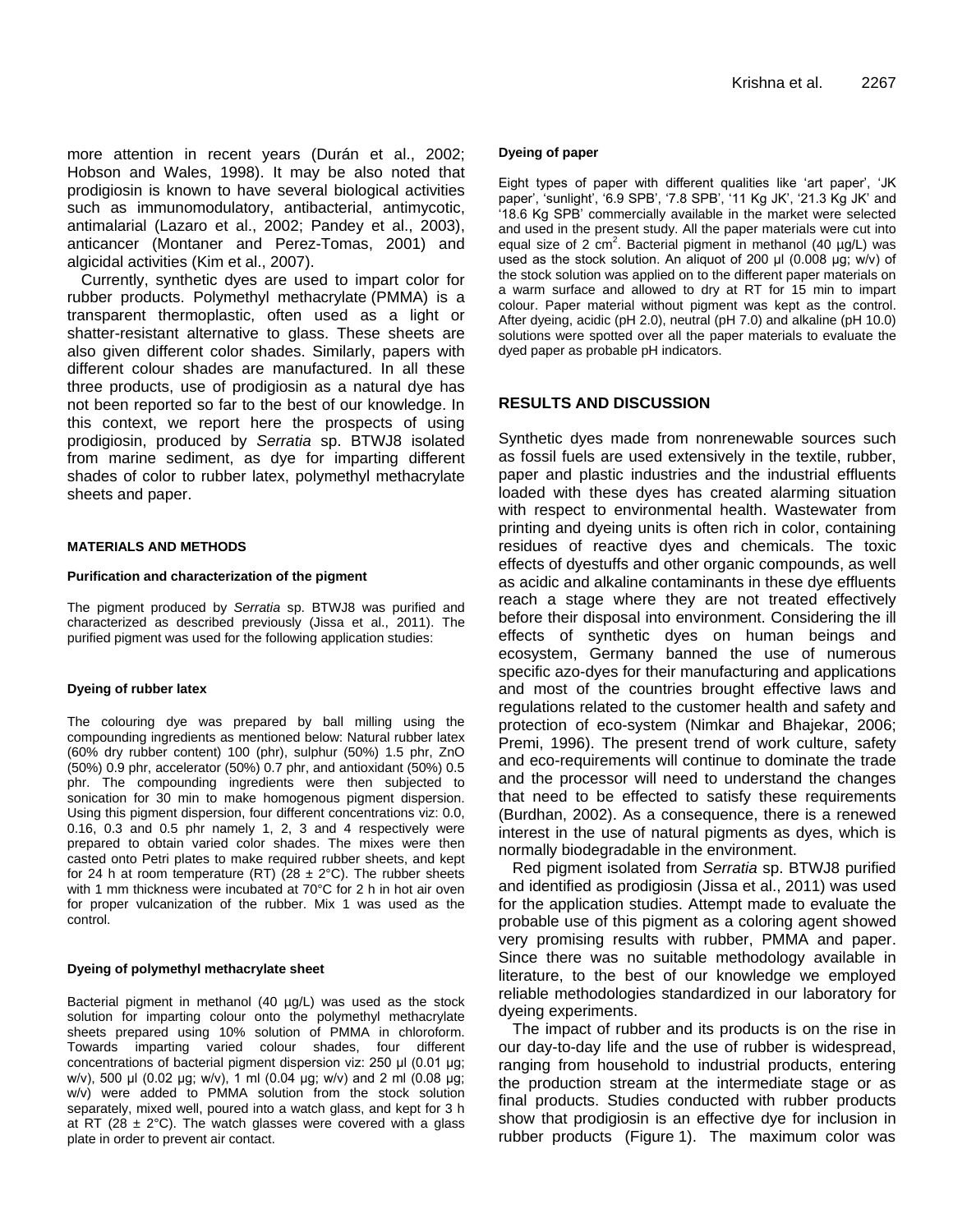# **Mix 1 (Control)**



**Mix 2: 0.16 phr pigment dispersion**

**Mix 3: 0.3 phr pigment dispersion** **Mix 4: 0.5 phr pigment dispersion**

**Figure 1.** Rubber sheets dyed with bacterial pigment. Compounding ingredients were prepared by ball milling as follows: Natural rubber latex (60% dry rubber content), 100 parts per hundred gram of rubber (phr), sulphur (50%) 1.5 phr, ZnO (50%) 0.9 phr, accelerator (50%) 0.7 phr, antioxidant (50%) 0.5 phr. From this, 0.0, 0.16, 0.3 and 0.5 phr pigment dispersion, prepared by means of sonication for 30 min, was used to prepare Mix 1, 2, 3 and 4, respectively. Mix 1 was used as the control.

obtained in rubber sheet prepared with Mix 4 that contained 0.5 phr pigment, followed by 0.3 phr and the minimum color shade was obtained with Mix 2 incorporated with 0.16 phr pigment. The results indicate that different color shades can be produced by varying the concentration of pigment in rubber latex. Studies conducted with rubber products show that prodigiosin is an effective dye for inclusion in rubber products.

PMMA or poly methyl 2-methylpropenoate, a synthetic polymer of methyl methacrylate, commonly called acrylic glass or simply acrylic is widely used in the lenses of exterior lights of automobiles and also plastic optical fiber used for short communication. The results obtained for the studies conducted with PMMA (Figure 2) indicated probable scope for exploiting this pigment as a natural dye in synthetic plastic materials. The topmost color intensity was noticed with PMMA sheet incorporated with 0.08 μg pigment followed by those sheets with 0.04 and 0.02 μg pigments. The least color shade was observed with PMMA sheet integrated with 0.01 μg pigment. Hence, it is proposed that different color shades can be produced by varying the concentration of red prodigiosin in PMMA solution in chloroform.

Paper continues to remain as a popular medium for printing, writing and also as a packaging material. So, colorants for paper industry have a bright but challenging prospect. In the present study, we evaluated eight types of paper with different qualities commercially available in the market. All the paper materials were cut into equal sizes of 2 cm<sup>2</sup>. Bacterial pigment in methanol (40  $\mu$ g/L) was used as the stock solution; 200 µl (0.008 μg; w/v) of the stock solution was applied on the different paper materials on a warm surface and allowed to dry at RT for 15 min. Paper material without pigment was kept as control. After dyeing, acidic (pH 2.0), neutral (pH 7.0) and alkaline (pH 10.0) solutions were spotted over all the paper materials. It was observed that the color of all the prodigiosin dyed paper materials recorded a change from white to red, pink and yellowish orange, respectively with acidic (pH 2.0), neutral (pH 7.0) and alkaline (pH 10.0) solutions strongly suggesting that prodigiosin dyed paper can be used as a pH indicator. The results obtained for